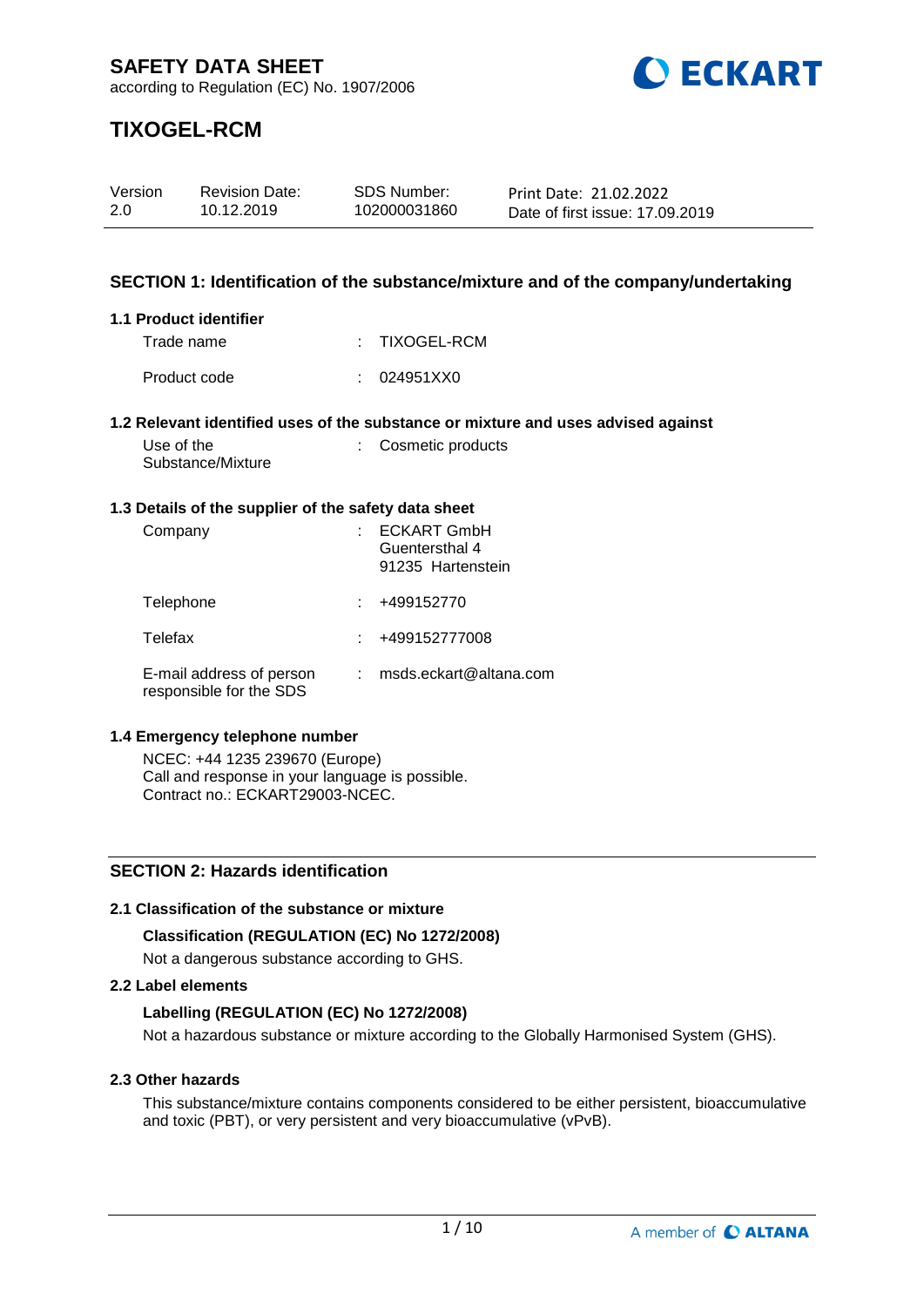

## **TIXOGEL-RCM**

| Version | <b>Revision Date:</b> | SDS Number:  | Print Date: 21.02.2022          |
|---------|-----------------------|--------------|---------------------------------|
| 2.0     | 10.12.2019            | 102000031860 | Date of first issue: 17,09,2019 |

## **SECTION 3: Composition/information on ingredients**

## **3.2 Mixtures**

#### **Hazardous components**

| Chemical name                 | CAS-No.<br>EC-No.<br>Index-No. | Classification<br><b>REGULATION (EC)</b><br>No 1272/2008 | Concentration<br>(% w/w) |
|-------------------------------|--------------------------------|----------------------------------------------------------|--------------------------|
|                               | <b>Registration number</b>     |                                                          |                          |
| PBT and vPvB substance:       |                                |                                                          |                          |
| decamethylcyclopentasiloxane  | 541-02-6<br>208-764-9          |                                                          | $>= 50 - 5 = 100$        |
| dodecamethylcyclohexasiloxane | 540-97-6<br>208-762-8          |                                                          | $>= 25 - 50$             |

For explanation of abbreviations see section 16.

## **SECTION 4: First aid measures**

#### **4.1 Description of first aid measures**

| General advice         |    | No hazards which require special first aid measures.                                                                                                                          |
|------------------------|----|-------------------------------------------------------------------------------------------------------------------------------------------------------------------------------|
| If inhaled             | ÷. | If unconscious, place in recovery position and seek medical<br>advice.<br>If symptoms persist, call a physician.                                                              |
| In case of eye contact |    | : Remove contact lenses.<br>If eye irritation persists, consult a specialist.                                                                                                 |
| If swallowed           | t. | Keep respiratory tract clear.<br>Do not give milk or alcoholic beverages.<br>Never give anything by mouth to an unconscious person.<br>If symptoms persist, call a physician. |

# **4.2 Most important symptoms and effects, both acute and delayed**

None known.

# **4.3 Indication of any immediate medical attention and special treatment needed**

This information is not available.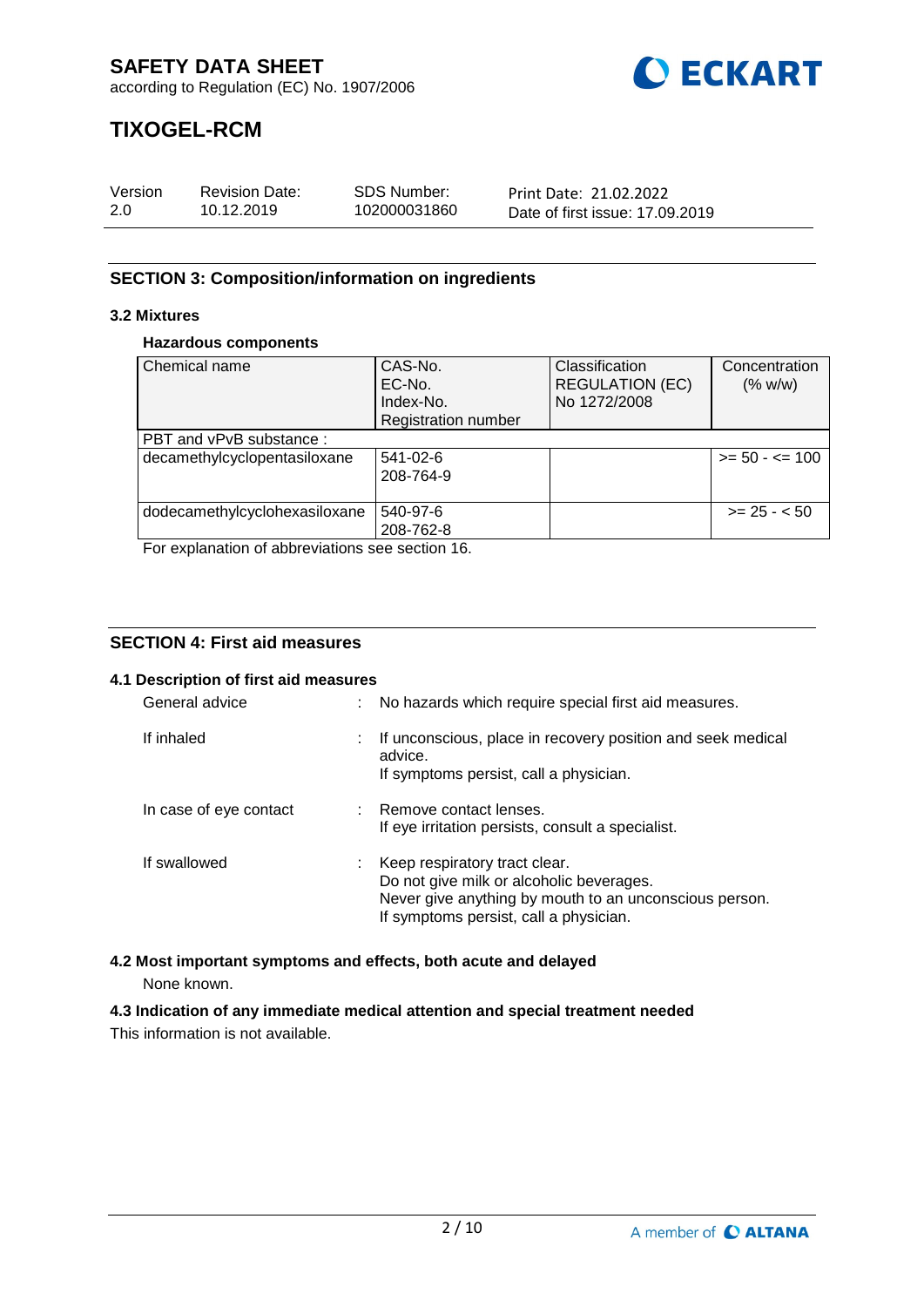

## **TIXOGEL-RCM**

| Version | <b>Revision Date:</b> | SDS Number:  | Print Date: 21.02.2022          |
|---------|-----------------------|--------------|---------------------------------|
| 2.0     | 10.12.2019            | 102000031860 | Date of first issue: 17.09.2019 |

## **SECTION 5: Firefighting measures**

## **5.1 Extinguishing media**

#### **5.2 Special hazards arising from the substance or mixture**

| <b>5.3 Advice for firefighters</b>               |              |                                                                                                                                                        |  |  |
|--------------------------------------------------|--------------|--------------------------------------------------------------------------------------------------------------------------------------------------------|--|--|
| Special protective equipment<br>for firefighters | $\mathbb{R}$ | Wear self-contained breathing apparatus for firefighting if<br>necessary.                                                                              |  |  |
| Further information                              |              | : Standard procedure for chemical fires.<br>Use extinguishing measures that are appropriate to local<br>circumstances and the surrounding environment. |  |  |

## **SECTION 6: Accidental release measures**

| 6.1 Personal precautions, protective equipment and emergency procedures |  |  |  |  |
|-------------------------------------------------------------------------|--|--|--|--|
|                                                                         |  |  |  |  |
|                                                                         |  |  |  |  |
| : If the product contaminates rivers and lakes or drains inform         |  |  |  |  |
| 6.3 Methods and material for containment and cleaning up                |  |  |  |  |
|                                                                         |  |  |  |  |
|                                                                         |  |  |  |  |

## **6.4 Reference to other sections**

## **SECTION 7: Handling and storage**

| 7.1 Precautions for safe handling<br>Advice on safe handling                                                         |   | For personal protection see section 8.<br>Smoking, eating and drinking should be prohibited in the<br>application area. |
|----------------------------------------------------------------------------------------------------------------------|---|-------------------------------------------------------------------------------------------------------------------------|
| Advice on protection against<br>fire and explosion                                                                   | ÷ | Provide appropriate exhaust ventilation at places where dust<br>is formed.                                              |
| Hygiene measures                                                                                                     |   | : General industrial hygiene practice.                                                                                  |
| 7.2 Conditions for safe storage, including any incompatibilities<br>Requirements for storage<br>areas and containers |   | : Electrical installations / working materials must comply with<br>the technological safety standards.                  |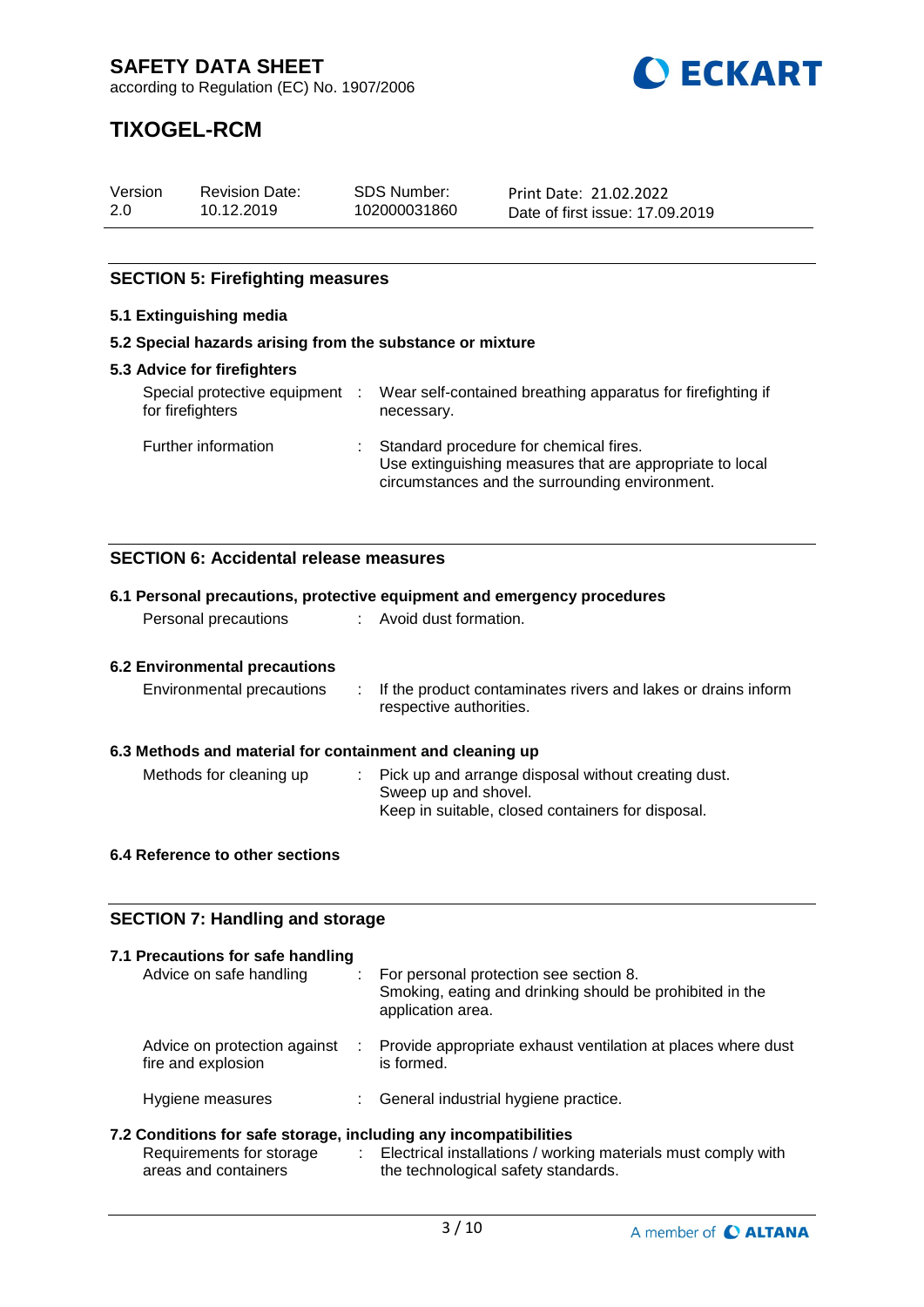

## **TIXOGEL-RCM**

| Version<br>2.0                                                | <b>Revision Date:</b><br>10.12.2019         |   | <b>SDS Number:</b><br>102000031860 | Print Date: 21.02.2022<br>Date of first issue: 17,09,2019 |
|---------------------------------------------------------------|---------------------------------------------|---|------------------------------------|-----------------------------------------------------------|
|                                                               | Advice on common storage                    | ÷ |                                    | No materials to be especially mentioned.                  |
|                                                               | Further information on<br>storage stability |   |                                    | No decomposition if stored and applied as directed.       |
| 7.3 Specific end use(s)<br>This information is not available. |                                             |   |                                    |                                                           |

### **SECTION 8: Exposure controls/personal protection**

#### **8.1 Control parameters**

Contains no substances with occupational exposure limit values.

#### **Derived No Effect Level (DNEL) according to Regulation (EC) No. 1907/2006:**

| Substance name                   | End Use   | <b>Exposure routes</b> | Potential health<br>effects   | Value          |
|----------------------------------|-----------|------------------------|-------------------------------|----------------|
| decamethylcyclopenta<br>siloxane | Workers   | Inhalation             | Long-term systemic<br>effects | 97.3 mg/m3     |
|                                  | Workers   | Inhalation             | Acute systemic<br>effects     | 97.3 mg/m3     |
|                                  | Workers   | Inhalation             | Long-term local<br>effects    | 24.2 mg/m3     |
|                                  | Workers   | Inhalation             | Acute local effects           | 24.2 mg/m3     |
|                                  | Consumers | Inhalation             | Long-term systemic<br>effects | 17.3 mg/m3     |
|                                  | Consumers | Inhalation             | Acute systemic<br>effects     | 17.3 mg/m3     |
|                                  | Consumers | Inhalation             | Long-term local<br>effects    | $4.3$ mg/m $3$ |
|                                  | Consumers | Inhalation             | Acute local effects           | $4.3$ mg/m $3$ |
|                                  | Consumers | Ingestion              | Long-term systemic<br>effects | 5 mg/kg        |
|                                  | Consumers | Ingestion              | Acute systemic<br>effects     | 5 mg/kg        |

#### **Predicted No Effect Concentration (PNEC) according to Regulation (EC) No. 1907/2006:**

| Substance name               | <b>Environmental Compartment</b> | Value          |
|------------------------------|----------------------------------|----------------|
| decamethylcyclopentasiloxane | Fresh water                      | $1.2 \mu g/l$  |
|                              | Fresh water sediment             | 11 $mg/kg$     |
|                              | Marine water                     | $0.12 \mu g/l$ |
|                              | Marine sediment                  | 1.1 $mg/kg$    |
|                              | <b>STP</b>                       | $10$ mg/l      |
|                              | Soil                             | $1.27$ mg/kg   |
|                              | oral (secondary poisoning)       | $16$ mg/kg     |

#### **8.2 Exposure controls**

### **Personal protective equipment**

Eye protection : Safety glasses

| Respiratory protection | No personal respiratory protective equipment normally<br>required. |
|------------------------|--------------------------------------------------------------------|
|                        |                                                                    |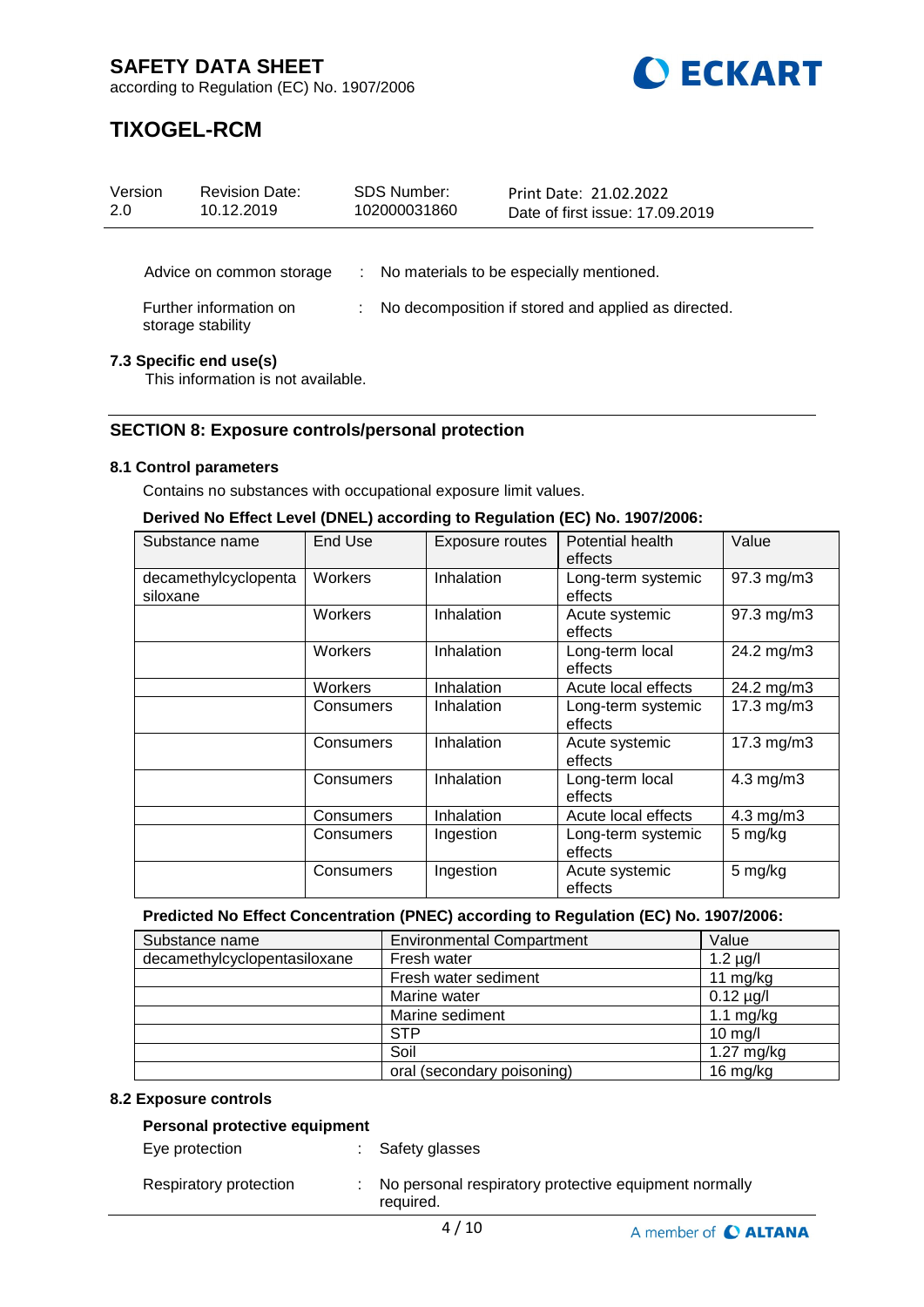

## **TIXOGEL-RCM**

| Version | <b>Revision Date:</b> | SDS Number:  | Print Date: 21.02.2022          |
|---------|-----------------------|--------------|---------------------------------|
| 2.0     | 10.12.2019            | 102000031860 | Date of first issue: 17,09,2019 |

## **SECTION 9: Physical and chemical properties**

#### **9.1 Information on basic physical and chemical properties** Appearance : gel

| Appearance                                          | . ger                                     |
|-----------------------------------------------------|-------------------------------------------|
| Colour                                              | : white                                   |
| Odour                                               | : like soap                               |
| Odour Threshold                                     | : No data available                       |
| pH                                                  | : No data available                       |
| Freezing point                                      | : No data available                       |
| Boiling point/boiling range                         | : No data available                       |
| Flash point                                         | : > 77 °C                                 |
| Evaporation rate                                    | : No data available                       |
| Flammability (solid, gas)                           | : Not classified as a flammability hazard |
| Self-ignition                                       | : No data available                       |
| Auto-ignition temperature                           | : No data available                       |
| Smoldering temperature                              | : No data available                       |
| Decomposition temperature                           | : No data available                       |
| <b>Explosive properties</b>                         | : No data available                       |
| Oxidizing properties                                | : No data available                       |
| Upper explosion limit / Upper<br>flammability limit | : No data available                       |
| Lower explosion limit / Lower<br>flammability limit | : No data available                       |
| Vapour pressure                                     | : No data available                       |
| Relative vapour density                             | : No data available                       |
| Relative density                                    | : No data available                       |
| Density                                             | : $0.92 - 1.0$ g/cm3                      |
|                                                     |                                           |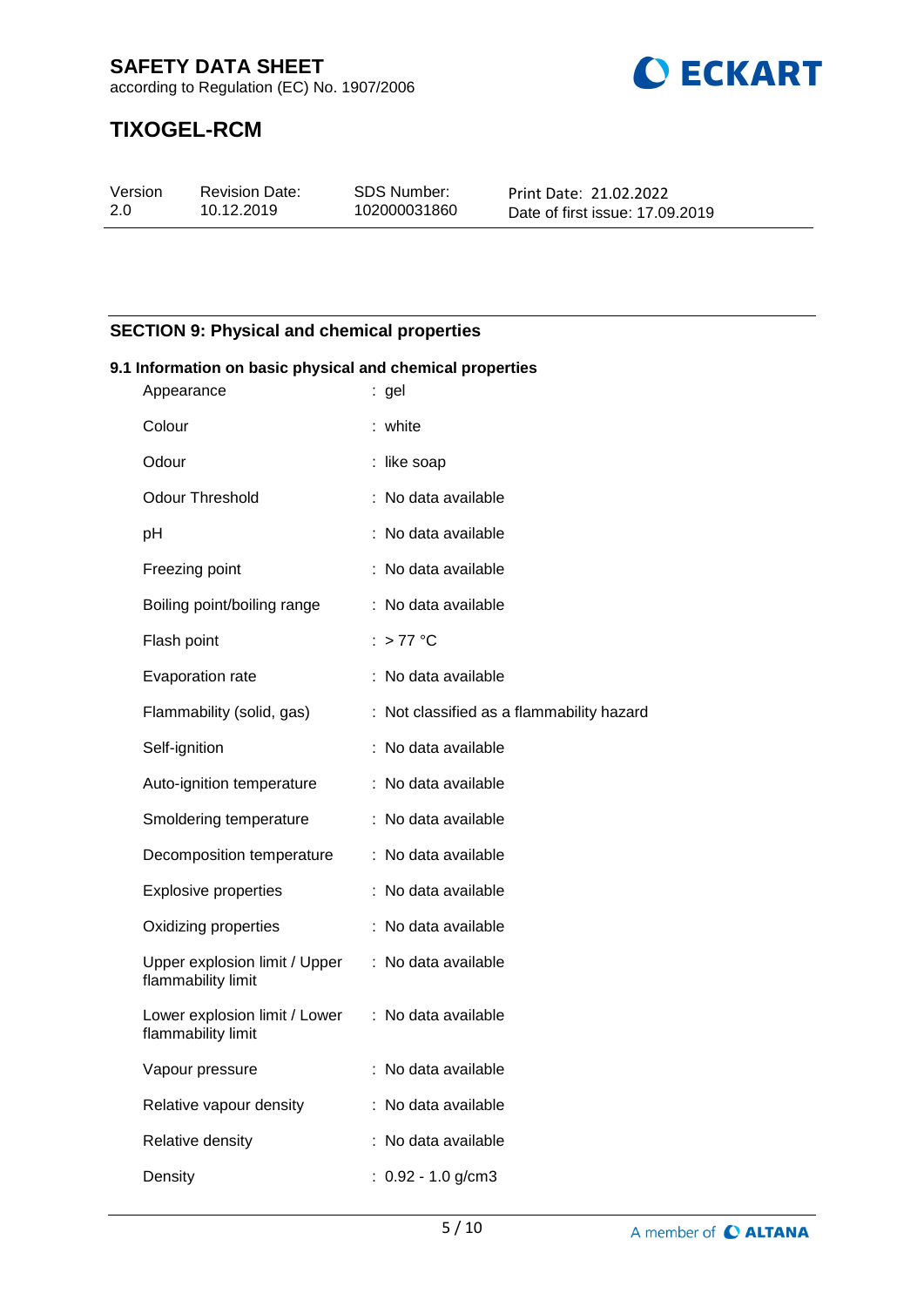## **SAFETY DATA SHEET**

according to Regulation (EC) No. 1907/2006



## **TIXOGEL-RCM**

| Version<br>2.0 |               | <b>Revision Date:</b><br>10.12.2019 | <b>SDS Number:</b><br>102000031860 | Print Date: 21.02.2022<br>Date of first issue: 17,09,2019 |
|----------------|---------------|-------------------------------------|------------------------------------|-----------------------------------------------------------|
|                |               |                                     |                                    |                                                           |
|                | Bulk density  |                                     | : No data available                |                                                           |
|                |               | Water solubility                    | : No data available                |                                                           |
|                |               | Solubility in other solvents        | : No data available                |                                                           |
|                | octanol/water | Partition coefficient: n-           | : No data available                |                                                           |
|                |               | Decomposition temperature           | : No data available                |                                                           |
|                |               | Viscosity, dynamic                  | : No data available                |                                                           |
|                |               | Viscosity, kinematic                | : No data available                |                                                           |
|                | Flow time     |                                     | : No data available                |                                                           |
|                |               |                                     |                                    |                                                           |

## **9.2 Other information**

No data available

## **SECTION 10: Stability and reactivity**

#### **10.1 Reactivity**

No decomposition if stored and applied as directed.

#### **10.2 Chemical stability**

No decomposition if stored and applied as directed.

#### **10.3 Possibility of hazardous reactions**

Hazardous reactions : Stable under recommended storage conditions.

### **10.4 Conditions to avoid**

Conditions to avoid : No data available

#### **10.5 Incompatible materials**

## **10.6 Hazardous decomposition products**

Contact with water or humid air : This information is not available.

Thermal decomposition : This information is not available.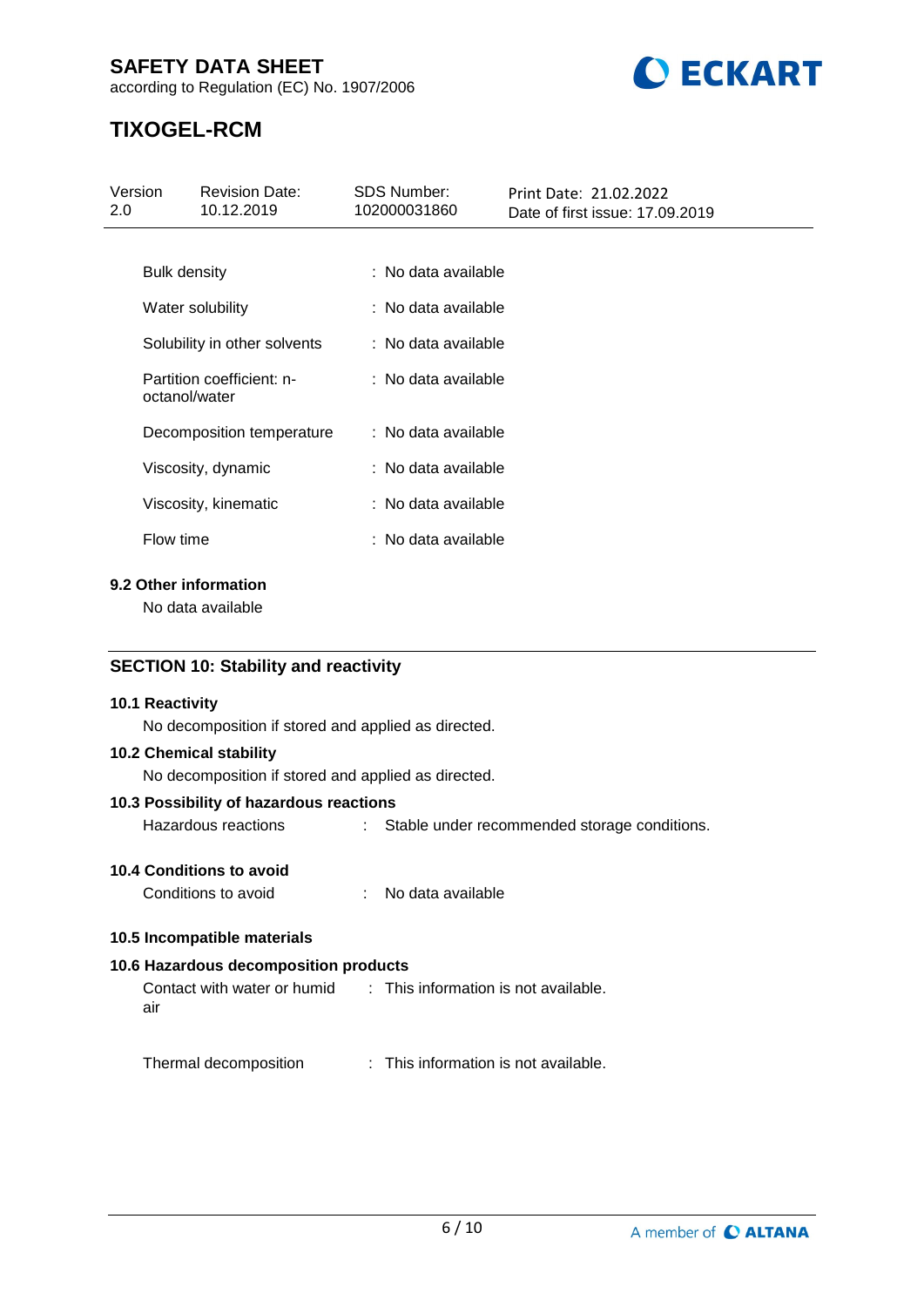**BECKART** 

according to Regulation (EC) No. 1907/2006

## **TIXOGEL-RCM**

| Version | <b>Revision Date:</b> | SDS Number:  | Print Date: 21.02.2022          |
|---------|-----------------------|--------------|---------------------------------|
| 2.0     | 10.12.2019            | 102000031860 | Date of first issue: 17,09,2019 |

## **SECTION 11: Toxicological information**

#### **11.1 Information on toxicological effects**

#### **Acute toxicity**

Not classified based on available information.

#### **Skin corrosion/irritation**

Not classified based on available information.

### **Serious eye damage/eye irritation**

Not classified based on available information.

#### **Respiratory or skin sensitisation**

#### **Skin sensitisation**

Not classified based on available information.

#### **Respiratory sensitisation**

Not classified based on available information.

#### **Germ cell mutagenicity**

Not classified based on available information.

#### **Carcinogenicity**

Not classified based on available information.

#### **Reproductive toxicity**

Not classified based on available information.

#### **STOT - single exposure**

Not classified based on available information.

#### **STOT - repeated exposure**

Not classified based on available information.

## **Aspiration toxicity**

Not classified based on available information.

#### **Further information**

**Product:** Remarks: No data available

## **SECTION 12: Ecological information**

#### **12.1 Toxicity**

No data available

## **12.2 Persistence and degradability** No data available

**12.3 Bioaccumulative potential**

No data available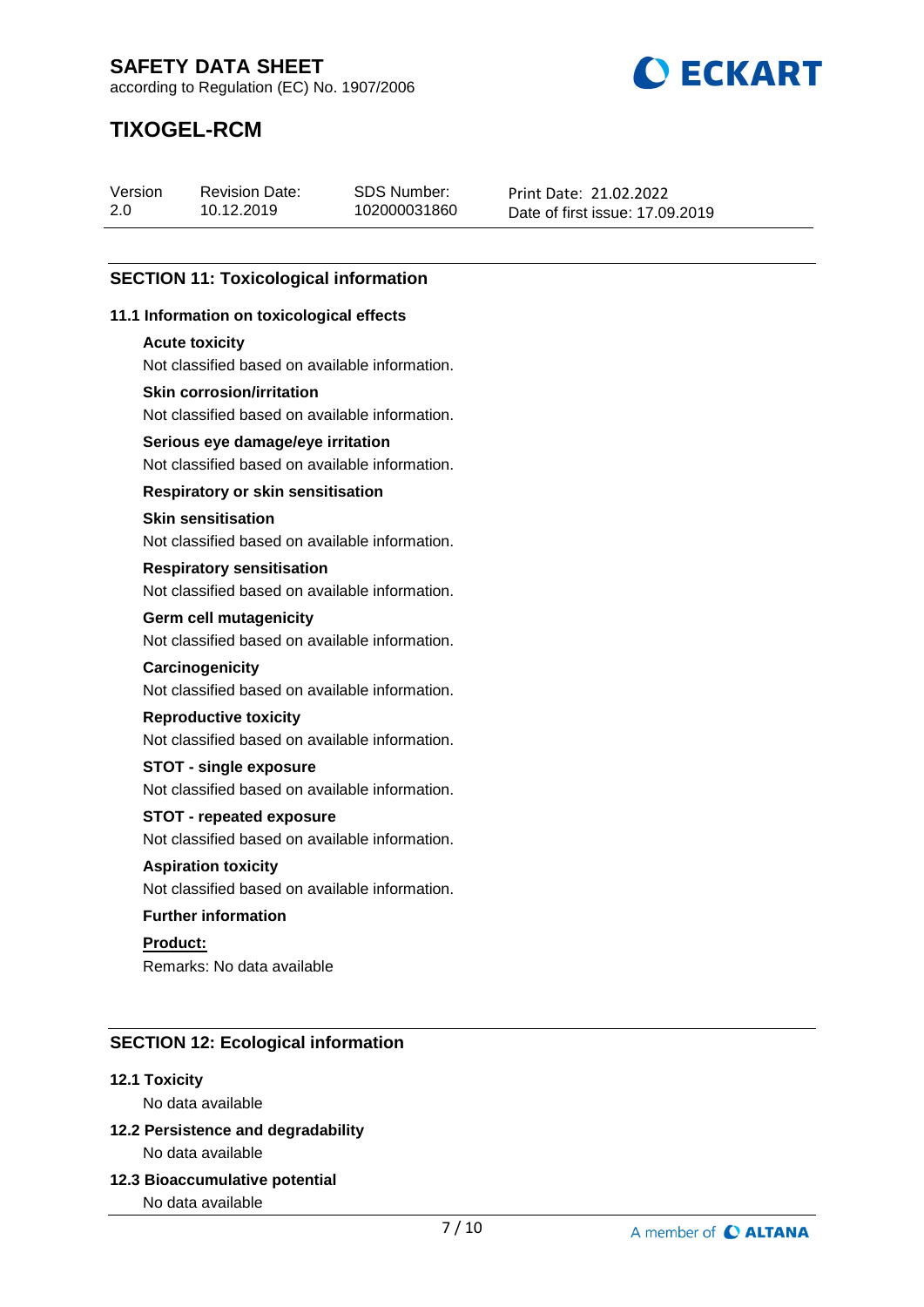

## **TIXOGEL-RCM**

| Version<br>2.0  | <b>Revision Date:</b><br>10.12.2019     | <b>SDS Number:</b><br>102000031860 | Print Date: 21.02.2022<br>Date of first issue: 17,09,2019                                                                                                                |
|-----------------|-----------------------------------------|------------------------------------|--------------------------------------------------------------------------------------------------------------------------------------------------------------------------|
|                 |                                         |                                    |                                                                                                                                                                          |
|                 | 12.4 Mobility in soil                   |                                    |                                                                                                                                                                          |
|                 | No data available                       |                                    |                                                                                                                                                                          |
|                 | 12.5 Results of PBT and vPvB assessment |                                    |                                                                                                                                                                          |
| <b>Product:</b> |                                         |                                    |                                                                                                                                                                          |
|                 | Assessment                              |                                    | This substance/mixture contains components considered to<br>be either persistent, bioaccumulative and toxic (PBT), or very<br>persistent and very bioaccumulative (vPvB) |
|                 | 12.6 Other adverse effects              |                                    |                                                                                                                                                                          |
| <b>Product:</b> |                                         |                                    |                                                                                                                                                                          |
|                 | Additional ecological<br>information    | No data available                  |                                                                                                                                                                          |

## **SECTION 13: Disposal considerations**

| 13.1 Waste treatment methods |                                                                                                                                                         |
|------------------------------|---------------------------------------------------------------------------------------------------------------------------------------------------------|
| Product                      | : In accordance with local and national regulations.                                                                                                    |
| Contaminated packaging       | Empty containers should be taken to an approved waste<br>handling site for recycling or disposal.<br>In accordance with local and national regulations. |

## **SECTION 14: Transport information**

- **14.1 UN number**
- **14.2 UN proper shipping name**
- **14.3 Transport hazard class(es)**
- **14.4 Packing group**
- **14.5 Environmental hazards**

## **14.6 Special precautions for user**

Remarks : Not classified as dangerous in the meaning of transport regulations.

## **14.7 Transport in bulk according to Annex II of Marpol and the IBC Code**

Not applicable for product as supplied.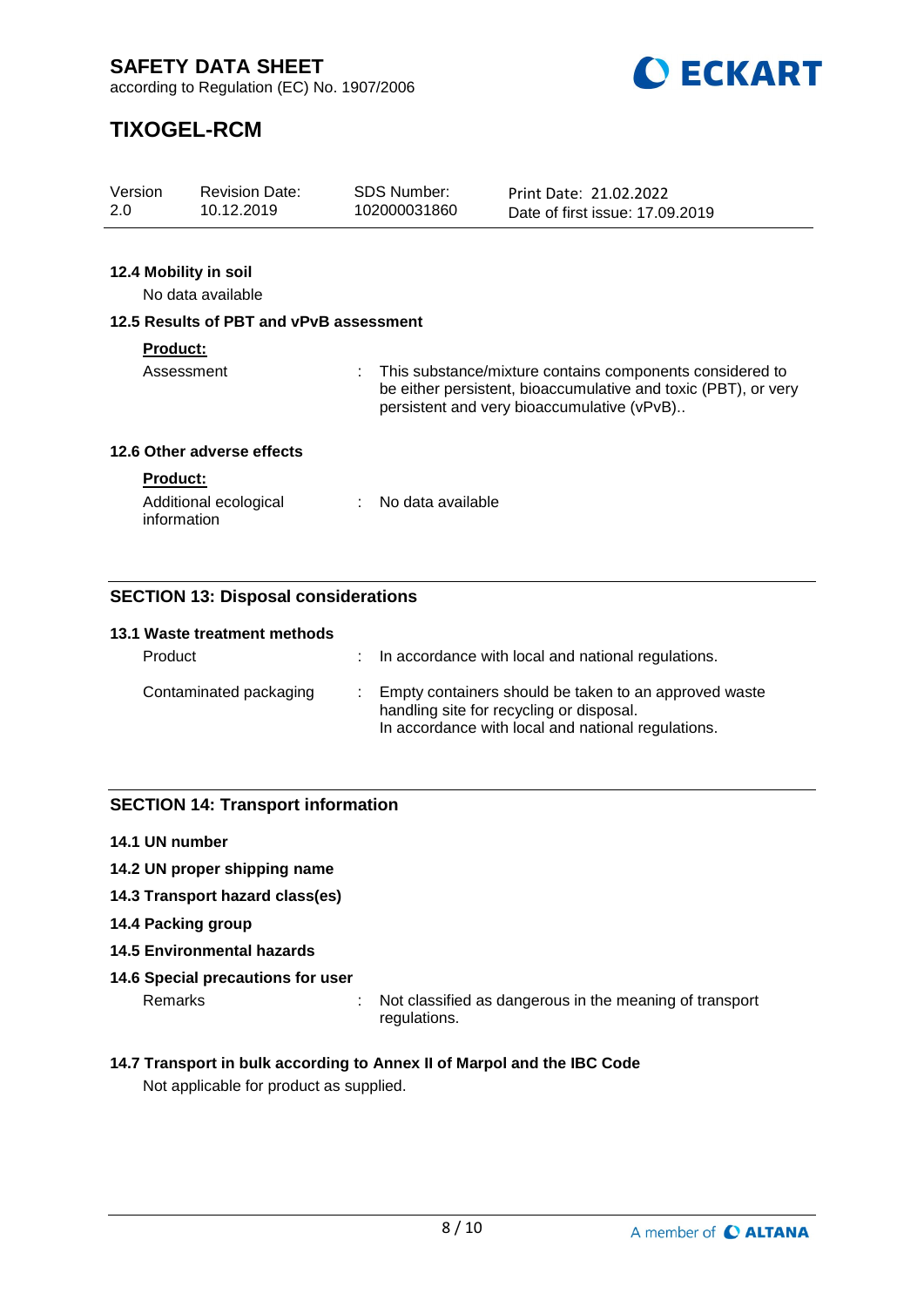

## **TIXOGEL-RCM**

| Version | <b>Revision Date:</b> | SDS Number:  | Print Date: 21.02.2022          |
|---------|-----------------------|--------------|---------------------------------|
| 2.0     | 10.12.2019            | 102000031860 | Date of first issue: 17,09,2019 |

## **SECTION 15: Regulatory information**

#### **15.1 Safety, health and environmental regulations/legislation specific for the substance or mixture** REACH - Candidate List of Substances of Very High Concern for Authorisation (Article 59). : decamethylcyclopentasiloxane dodecamethylcyclohexasiloxane Regulation (EC) No 1005/2009 on substances that deplete the ozone layer : Not applicable Regulation (EC) No 850/2004 on persistent organic pollutants : Not applicable Volatile organic compounds : Volatile organic compounds (VOC) content: 80 - 90 %

## **15.2 Chemical safety assessment**

## **SECTION 16: Other information**

#### **Full text of other abbreviations**

ADN - European Agreement concerning the International Carriage of Dangerous Goods by Inland Waterways; ADR - European Agreement concerning the International Carriage of Dangerous Goods by Road; AICS - Australian Inventory of Chemical Substances; ASTM - American Society for the Testing of Materials; bw - Body weight; CLP - Classification Labelling Packaging Regulation; Regulation (EC) No 1272/2008; CMR - Carcinogen, Mutagen or Reproductive Toxicant; DIN - Standard of the German Institute for Standardisation; DSL - Domestic Substances List (Canada); ECHA - European Chemicals Agency; EC-Number - European Community number; ECx - Concentration associated with x% response; ELx - Loading rate associated with x% response; EmS - Emergency Schedule; ENCS - Existing and New Chemical Substances (Japan); ErCx - Concentration associated with x% growth rate response; GHS - Globally Harmonized System; GLP - Good Laboratory Practice; IARC - International Agency for Research on Cancer; IATA - International Air Transport Association; IBC - International Code for the Construction and Equipment of Ships carrying Dangerous Chemicals in Bulk; IC50 - Half maximal inhibitory concentration; ICAO - International Civil Aviation Organization; IECSC - Inventory of Existing Chemical Substances in China; IMDG - International Maritime Dangerous Goods; IMO - International Maritime Organization; ISHL - Industrial Safety and Health Law (Japan); ISO - International Organisation for Standardization; KECI - Korea Existing Chemicals Inventory; LC50 - Lethal Concentration to 50 % of a test population; LD50 - Lethal Dose to 50% of a test population (Median Lethal Dose); MARPOL - International Convention for the Prevention of Pollution from Ships; n.o.s. - Not Otherwise Specified; NO(A)EC - No Observed (Adverse) Effect Concentration; NO(A)EL - No Observed (Adverse) Effect Level; NOELR - No Observable Effect Loading Rate; NZIoC - New Zealand Inventory of Chemicals; OECD - Organization for Economic Co-operation and Development; OPPTS - Office of Chemical Safety and Pollution Prevention; PBT - Persistent, Bioaccumulative and Toxic substance; PICCS - Philippines Inventory of Chemicals and Chemical Substances; (Q)SAR - (Quantitative) Structure Activity Relationship; REACH - Regulation (EC) No 1907/2006 of the European Parliament and of the Council concerning the Registration, Evaluation, Authorisation and Restriction of Chemicals; RID - Regulations concerning the International Carriage of Dangerous Goods by Rail; SADT - Self-Accelerating Decomposition Temperature; SDS - Safety Data Sheet; SVHC - Substance of Very